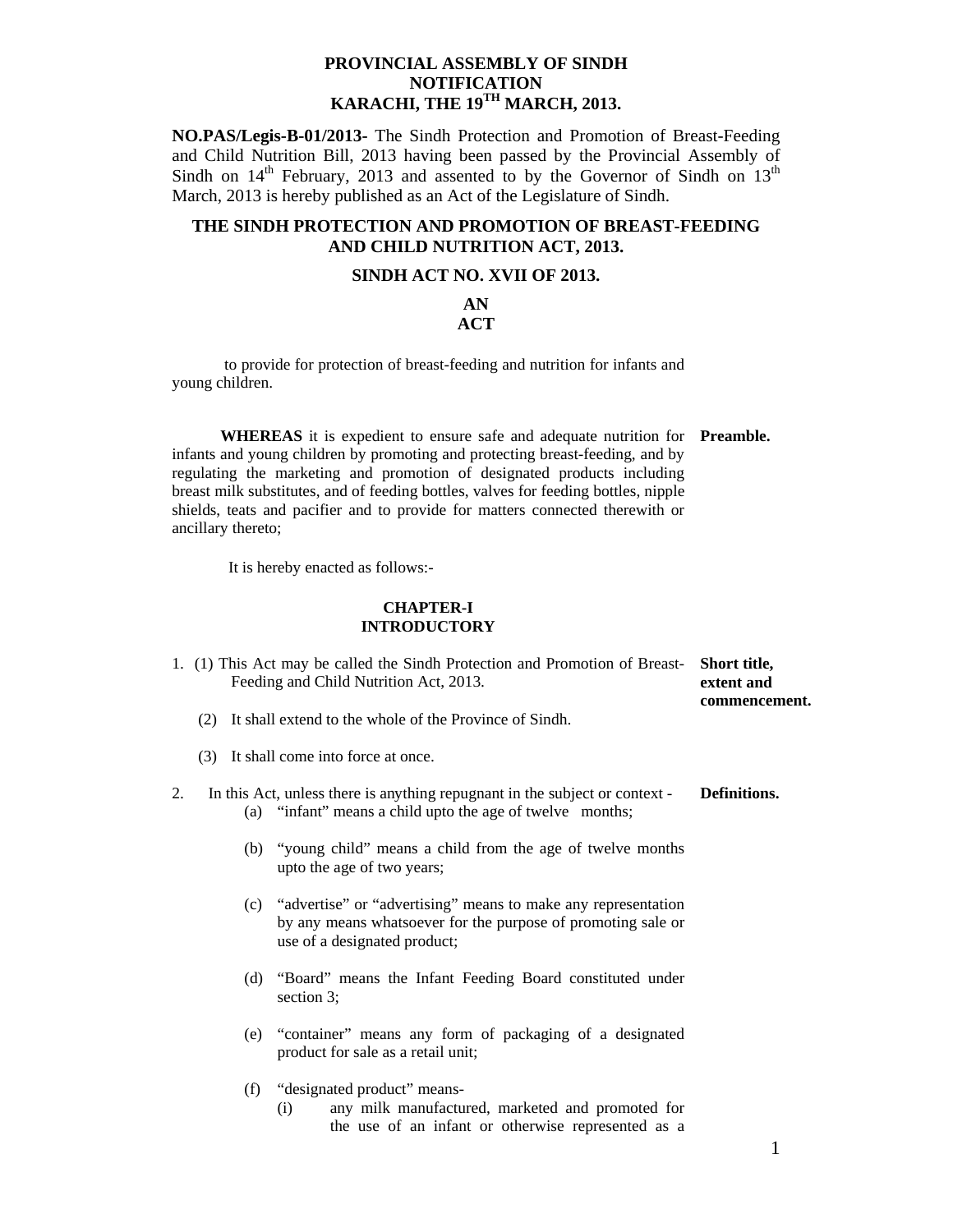partial or total replacement for mother's milk, whether or not it is suitable for such replacement;

- (ii) any products manufactured, marketed, promoted or otherwise represented as a complement to mother's milk to meet the growing nutritional needs of an infant;
- (iii) any feeding bottle, teat, valve for feeding bottle, pacifier or nipple shield; and
- (iv) such other product as Government may, by notification in the official Gazette, declare to be a designated product for the purposes of this Act;
- (g) "complementary food" means any food suitable as an addition to breast milk or to a breast milk substitute when either becomes insufficient to satisfy the nutritional requirements of an infant, also commonly called "weaning food" or "breast milk and young child supplement";
- (h) "distributor" means any person engaged in the business of marketing, whether wholesale or retail, and includes a person providing product public relations and information services;
- (i) "feeding bottle" means any bottle or receptacle marketed for the purpose of feeding an infant or a young child;
- (j) "follow-up formula" means an animal or vegetable based milk product marketed for infants older than six months or young child and formulated industrially in accordance with the standards of the Codex Alimentarius Commission and the Codex Code of Hygienic Practice for Foods for Infants and Children;
- (k) "Government" means the Government of Sindh;
- (l) "health care facility" means a Government, non-Government, semi-Government or private institution or organization, or private medical practitioner engaged, directly or indirectly, in the provision of health care to infants, young children, pregnant women or mothers, and includes a day-care center, nursery and any other child-care institution;
- (m) "health professional" means a medical practitioner, nurse, nutritionist or such other persons as Government may, by notification in the official Gazette, specify;
- (n) "health worker" means any person providing services to infants, young children, pregnant women or mothers as a medical practitioner, and includes a health professional, homeopath practitioner, hakim, nurse, midwife, traditional birth attendant, pharmacist, dispensing chemist, nutritionist, hospital administrator or employee, whether professional or not, whether paid or not, and any other person providing such services as Government may, by notification in the official Gazette, specify;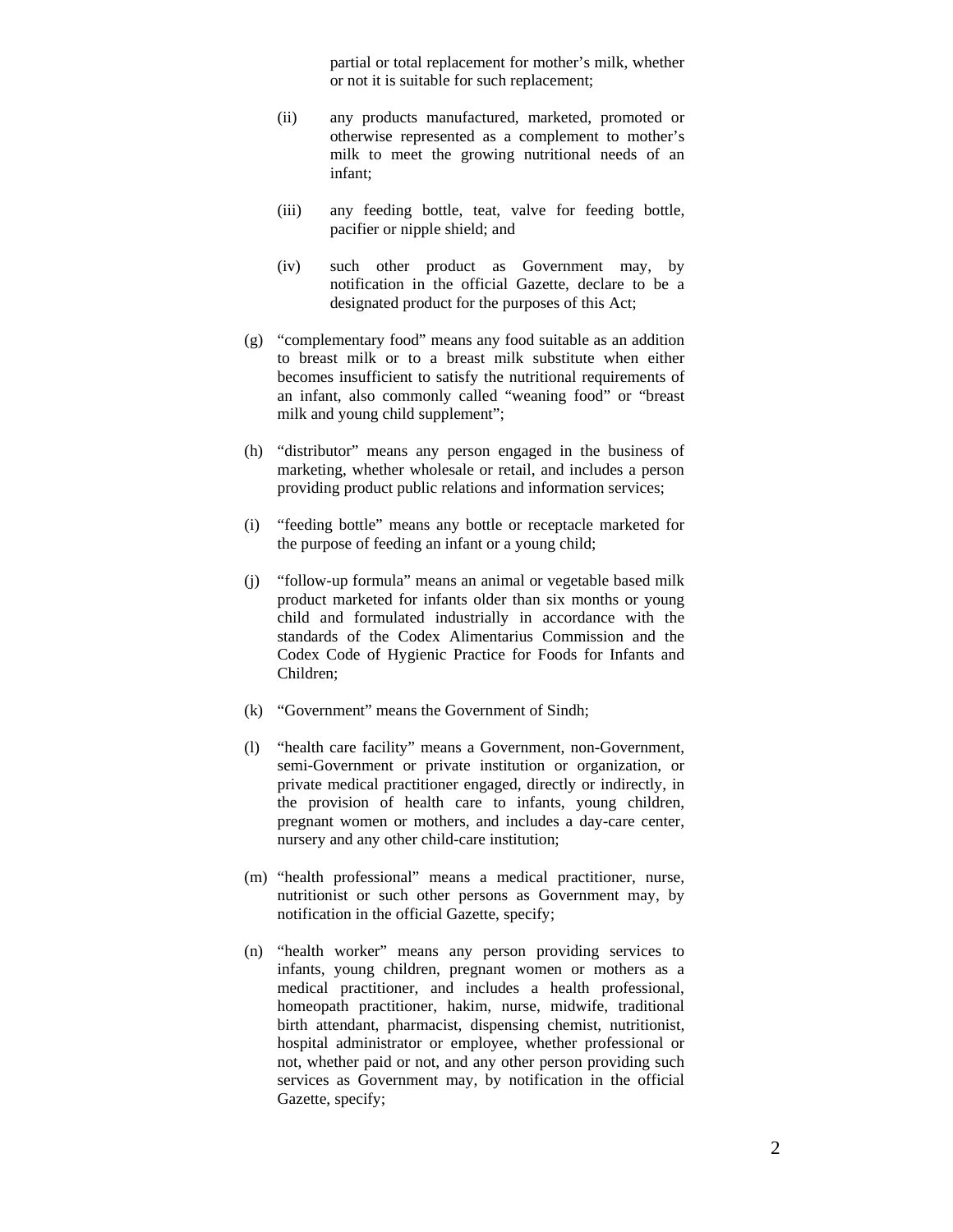- (o) "infant-formula" means an animal or vegetable based milk product manufactured in accordance with the standards recommended by the Codex Alimentarius Commission and the Codex Code of Hygienic Practice for Foods for Infants and Children to approximate the normal nutritional requirements of an infant upto the age of six months;
- (p) "Inspector" means any person designated as Inspector under section 12;
- (q) "label" means any tag, mark, pictorial or other descriptive matter which is written, printed, stenciled, marked, embossed, attached or otherwise appearing on a container;
- (r) "manufacturer" means a person, corporation or other entity engaged or involved in the business of producing, processing, compounding, formulating, filling, packing, repacking, altering, ornamenting, finishing and labeling a designated product, whether directly, through an agent, or through a person controlled by or under an agreement;
- (s) "market" means any method of introducing or selling a designated product, and includes, but not limited to, promotion, distribution, advertising, distribution of samples, product public relations and product information services;
- (t) "nipple shield" means an appliance with a teat for a baby to suck from the breast;
- (u) "pacifier" means an artificial teat for babies to suck, also called "dummy";
- (v) "person" means any individual, partnership, association, unincorporated organization, company, co-operative, corporation, trustee, agent or any group of persons;
- (w) "prescribed" means prescribed by rules;
- (x) "promote" or "promotion" means any method of introducing a person to, or familiarizing a person with, a designated product or inducing a person to buy or use a designated product, and includes, but not limited to, advertising, offer of samples or gifts, distribution of literature, public relations and information services related to a designated product, but does not include any prescription issued by a medical practitioner based on health grounds;
- (y) "rules" means rules made under this Act; and
- (z) "sample" means any quantity of a designated product provided free of cost.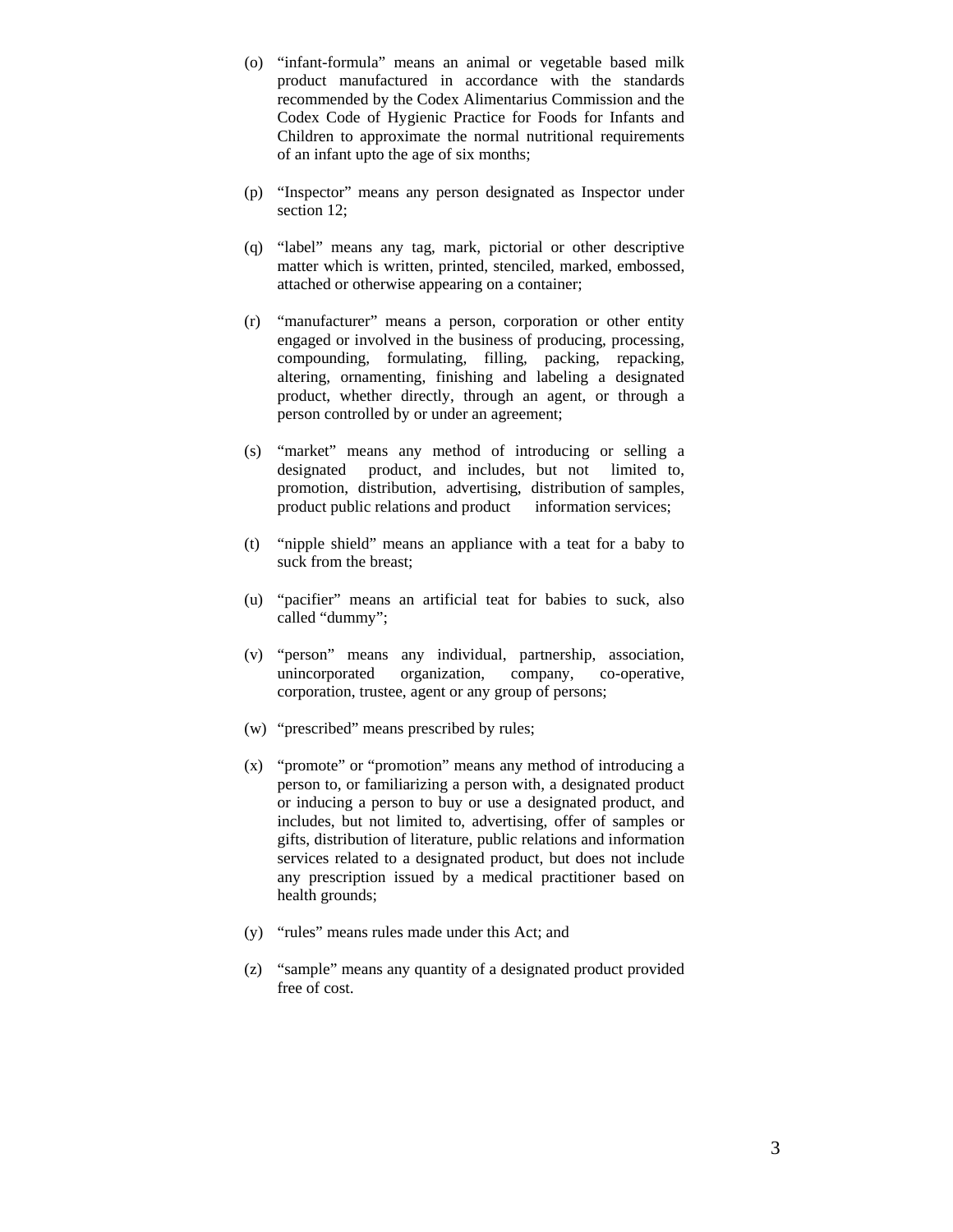## **CHAPTER-II ADMINISTRATION**

3. (1) Government shall, by notification in the official Gazette, constitute an **Infant Feeding**  Infant Feeding Board. **Board.** 

(2) The Infant Feeding Board shall consist of-

| 1.<br>2. | Chairman, Standing Committee on Health.<br>Two Members of Provincial Assembly<br>nominated by the Speaker, Provincial | Chairperson<br><b>Members</b> |
|----------|-----------------------------------------------------------------------------------------------------------------------|-------------------------------|
| 3.       | Assembly of Sindh.<br>Secretary, Health Department, Government<br>of Sindh.                                           | <b>Secretary</b>              |
| 4.       | One Member from the Pharmaceutical<br>Industry nominated by their Association.                                        | <b>Member</b>                 |
| 5.       | One Member from Civil Society<br>nominated by Health Department,<br>Government of Sindh.                              | <b>Member</b>                 |
| 6.       | Two Paedriaticians nominated by Health<br>Department, Government of Sindh.                                            | <b>Members</b>                |
| 7.       | Obstetrician/ Gynecologists<br>Two<br>nominated by Health Department,<br>Government of Sindh.                         | <b>Members</b>                |
| 8.       | Programme Manager, Nutrition Support<br>Programme, Health<br>Department.<br>Government of Sindh.                      | <b>Member</b>                 |

In the absence of Chairman, Standing Committee on Health, Minister for Health, Sindh shall act as the Chairperson of the Board.

Provided that not less than half of the total number of members of the Board shall comprise of such persons who are professionally qualified with respect to infant and young child nutrition and at least one member of the Board shall be selected from the industry involved in the manufacturing and marketing of designated products.

 (3) Government shall nominate the members of the Board, who shall hold office for such term as Government may determine or as may be prescribed.

| 4. | The following shall be the powers and functions of the Board, namely:- | Powers and<br>functions of the                                                                                                                                 |        |
|----|------------------------------------------------------------------------|----------------------------------------------------------------------------------------------------------------------------------------------------------------|--------|
|    | (a)                                                                    | to receive reports of violations of the provisions of this Act or<br>the rules:                                                                                | Board. |
|    | (b)                                                                    | to recommend investigation of cases against manufacturers,<br>distributors or health workers found to be violating the<br>provisions of this Act or the rules; |        |

(c) to plan for and co-ordinate the dissemination of informational and educational materials on the topic of infant feeding and recommend continuing educational courses for health workers for the purposes of this Act;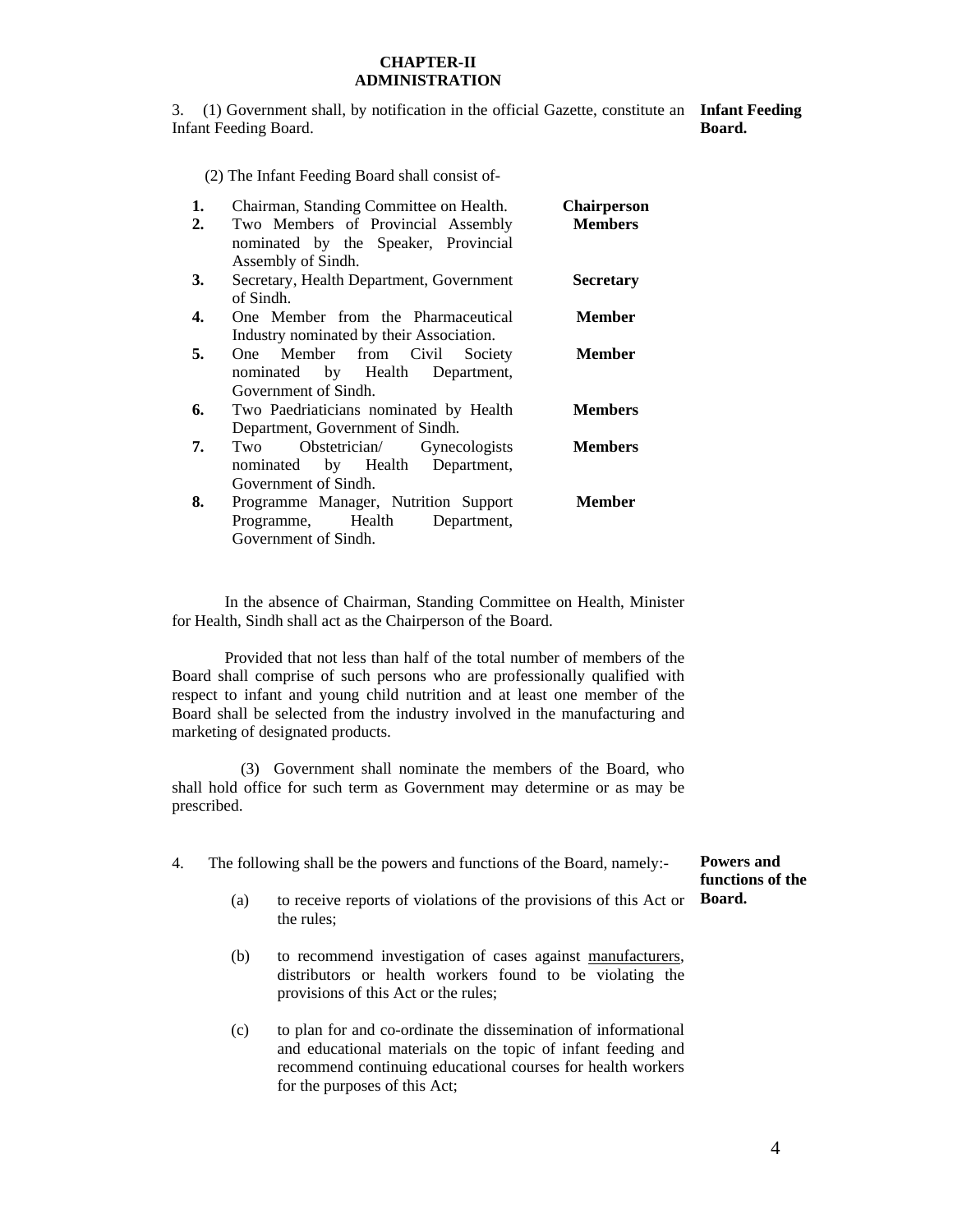- (d) to advise Government on policies for the promotion and protection of breast-feeding, and matters relating to designated products especially infant and young child nutrition, particularly through education campaigns, and to organize health education on the same for health workers and general public; and
- (e) to propose guidelines to Government in respect of matters specified in clause (d).

5. The Secretary of the Board shall call meetings of the Board, at the **Meetings**  direction of the Chairperson, and maintain minutes of such meetings.

6. Government may give such directions as may appear to it to be necessary for carrying into effect in any of the provisions of this Act or of the rules, or any order or direction made thereunder, or for achievement of uniformity in respect of any matter related thereto in different parts of Sindh. **Implementation and monitoring.** 

**of the Board.** 

# **CHAPTER-III PROHIBITIONS**

7. (1) No person shall, in any form whatsoever, promote any designated **Prohibited**  products except as provided for under this Act. **practices**.

 (2) No person shall in any manner assert that any designated product is a substitute for mother's milk, or that it is equivalent to or comparable with or superior to mother's milk.

 (3) No manufacturer or distributor shall offer, or make gift or contributions of any kind, or pay to any extent for any reason whatsoever, or give any kind of benefit, to a health worker or his family, or any personnel employed, directly or indirectly, in a health care facility, or any member of the Board, or the employees thereof.

 (4) No manufacturer or distributor shall donate any designated product and equipment or services related to a designated product free of charge or at low cost to a health care facility, or offer or give any benefit to a professional association of medical practitioners for this purpose.

 (5) No person other than a health worker who is not engaged by a manufacturer or distributor shall instruct any user on the need and proper preparation and use of any designated product:

 Provided that a manufacturer or distributor may instruct any user on the need and proper preparation and use of any designated product in accordance with the provisions of section 8.

 (6) No distributor or manufacturer shall in furtherance of or for the purposes of its business have contact, directly or indirectly, with general public within a health care facility.

 (7) No manufacturer, distributor or any person engaged by them shall produce or distribute any educational or informational material relating to infant and young child feeding: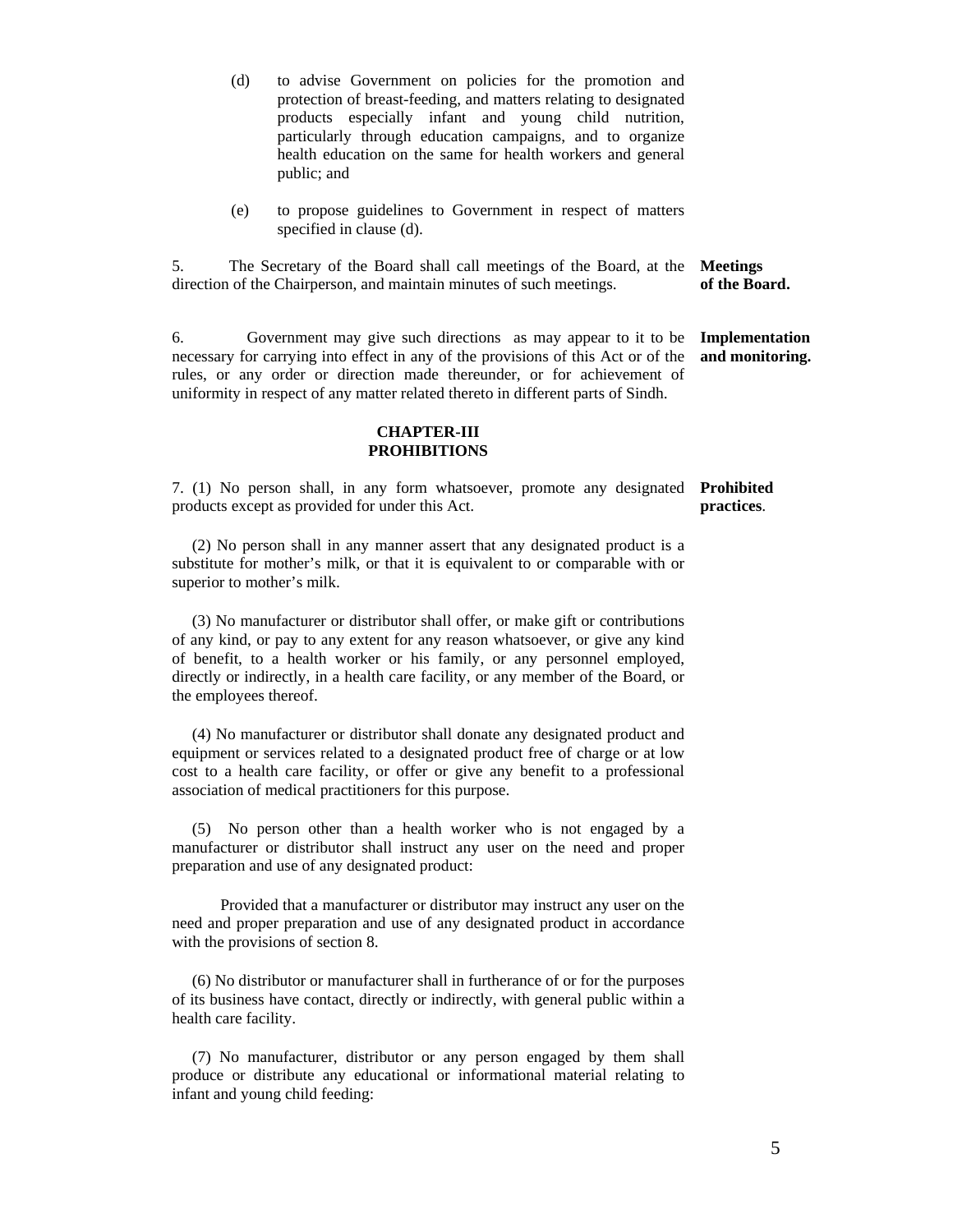Provided that any educational or informational material relating to a designated product may be provided by a manufacturer or distributor to a health professional subject to the prescribed conditions, and that the same shall be restricted to scientific and factual matters, and shall not imply or create a belief that bottle-feeding is equivalent or superior to breast-feeding.

8. (1) No designated product shall be marketed or sold in Sindh unless its label is in accordance with the provisions of this Act and the rules, and approved in the manner as may be prescribed by Government:

 Provided that for any designated product already being sold in Sindh, a manufacturer or distributor shall provide for the label of such product within one hundred and eighty days of its approval in the manner as may be prescribed.

(2) Label of a designated product shall be designed so as not to discourage breast-feeding and shall provide the necessary information in Urdu about the appropriate use of such product and the age before which a designated product should not be used.

(3) Every container shall have a clear, conspicuous and easily understood message printed on it, or on a label that cannot become separated from it, which shall be written in Sindhi and Urdu, and if so desired by the manufacturers, in English as well.

- (4) The label shall
	- (a) not contain anything that may discourage breast-feeding;
	- (b) contain a conspicuous notice in bold characters in the prescribed height stating the following, namely:-

## **"MOTHER'S MILK IS BEST FOR YOUR BABY AND HELPS IN PREVENTING DIARRHOEA AND OTHER ILLNESSES";**

- (c) instead of or in addition to the notice specified in clause (b), contain any other message as may be prescribed with respect to any designated product;
- (d) neither uses expression such as "maternalized" or "humanized" or equivalent nor contains any comparison with mother's milk.
- (e) not show photographs, drawings or graphics, except that graphics may be used to illustrate the correct method of preparation;
- (f) contain the name and address of manufacturer and of wholesale distributor if a designated product is an imported item; and
- (g) except for bottles, teats, pacifiers and nipple shields, contain appropriate instructions in Sindhi and Urdu for the correct preparation in words and easily understood graphics, and indicate the ingredients, composition and analysis of a designated product, required storage conditions, batch number and expiry date, and contain any warning as may be prescribed for the implementation of this Act in characters of the prescribed height in Sindhi and Urdu.

**Prohibitions and guidance relating to labels of designated products.**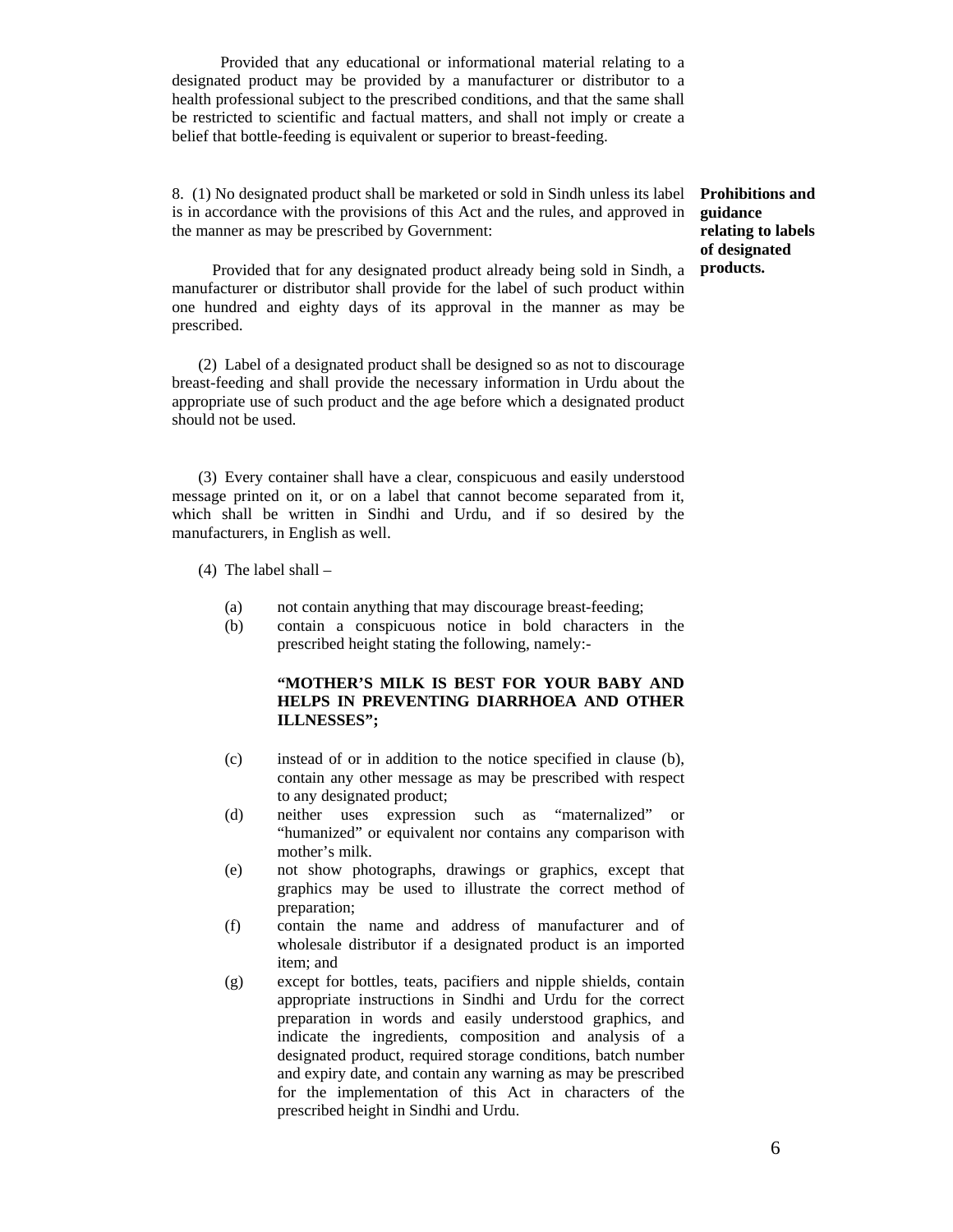#### **CHAPTER-IV INFORMATIONAL AND EDUCATIONAL MATERIALS**

9. (1) Any person who produces or distributes any informational and educational materials referred in this section shall submit copies thereof to the Board as may be prescribed.

 (2) Informational and educational materials, whether written, audio or visual, which refer to infant feeding shall contain only correct information and shall not use any pictures, graphics or text that encourage bottle-feeding or discourage breast-feeding.

 (3) Government shall, in consultation with the Board, arrange for and approve the dissemination of objective and consistent informational and educational materials on infant and young child feeding, excluding medical literature and may, by notification in the official Gazette, publish such instructions, guidelines or policies as it deems necessary or appropriate, for the purposes of producing and distributing informational and educational materials.

10.(1) Health workers shall encourage, support and protect breast-feeding. They shall be expected to know the provisions of this Act, in particular, any instructions, guidelines or policies published under section 9, and to implement the same whenever possible.

 (2) Health workers shall not accept or give samples of any designated product to any person, particularly pregnant women, mothers of infants and young children, or members of their families.

 (3) Health workers and their Associations shall not promote in any way whatsoever, any designated product.

 (4) Health workers falling within the jurisdiction of Government shall make in writing a report to the Board, any offer of a gift or other financial benefit made by a manufacturer or distributor or any other contravention of the provisions of this Act or the rules, noticed by them.

 (5) There shall be kept posted in every health care facility in Sindhi, Urdu and English, as may be deemed appropriate by the health care facility, such abstracts of this Act as may be prescribed by the Government, for this purpose.

## **CHAPTER-V REGISTRATION OF DESIGNATED PRODUCTS AND QUALITY ASSURANCE**

11. (1) No designated product shall be manufactured, sold or otherwise distributed in Sindh unless it is formulated industrially in accordance with the standards recommended by the Codex Alimentarius Commission and the Codex Code of Hygienic Practice for Foods for Infants and Children, and in addition, shall meet such applicable standards specified in this Act and the rules.

 (2) The Board may require an Inspector or any other person invested with powers under this Act to test any designated product sold in Sindh in order to

**Informational and Educational Materials**.

**Health workers and Health care Facilities**.

**Quality Assurance.**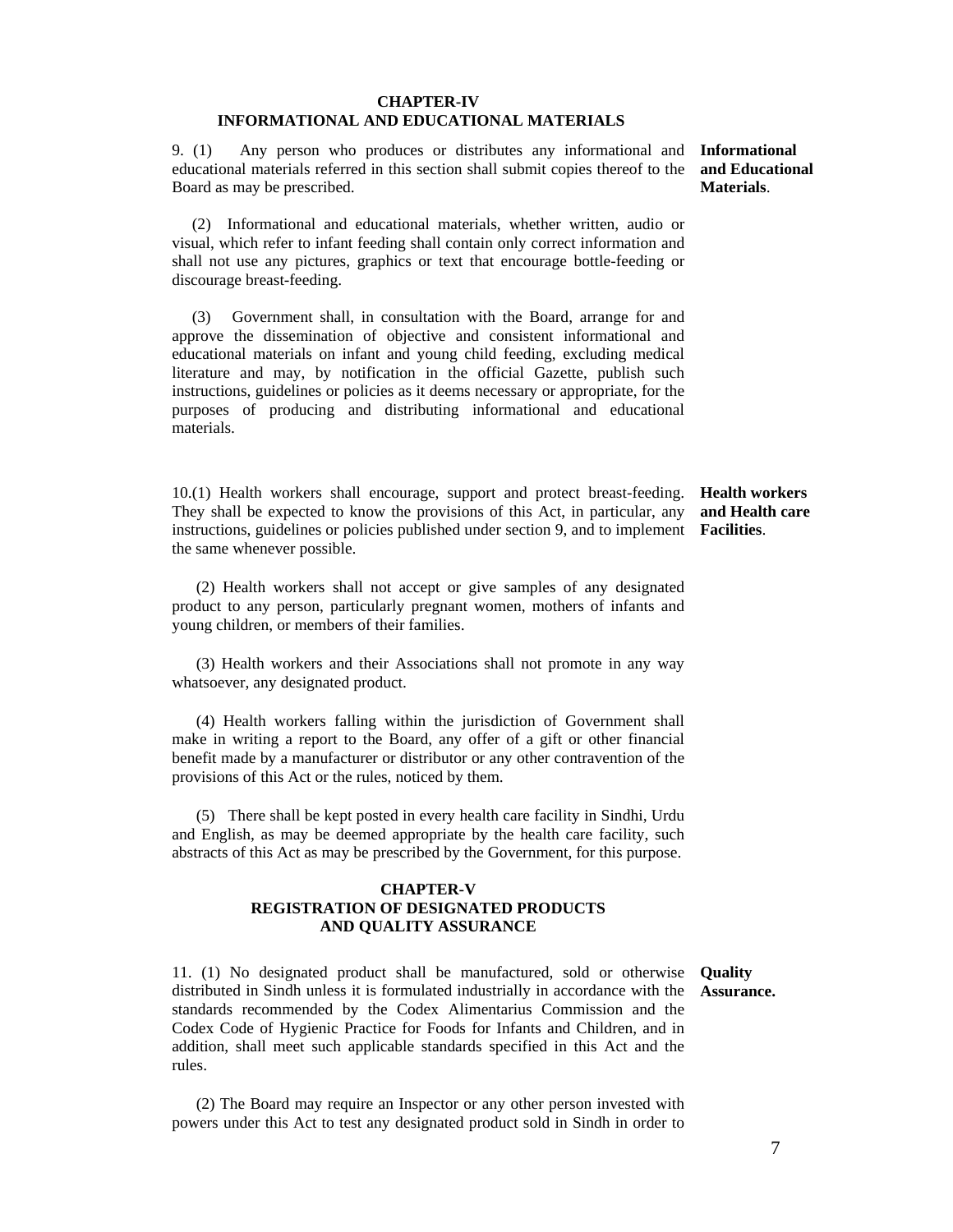determine whether it is fit for human consumption.

 (3) A designated product that does not meet the standards for use in the country of manufacture shall not be sold in Sindh.

 (4) A designated product that has reached the expiry date shall not be marketed, sold or distributed.

 (5) A designated product shall be sold only in the original container in order to prevent quality deterioration, adulteration or contamination thereof.

12. (1) Government may designate any number of persons professionally qualified with respect to infant and young child nutrition as Inspector to conduct inspection and investigation and prosecution for the purposes of this Act, and to monitor compliance with the provisions of this Act.

 (2) After an inspection for purpose of this Act, an Inspector shall refer the case, and if so required, provide one portion of the sample of a designated product, or the whole of a designated product if it is such that it cannot be divided, to the Board.

13. (1) Upon completion of an investigation and receipt of a complete report, **Investigation**  and after giving the concerned party an opportunity of being heard, the Board shall recommend to Government whether or not to institute prosecution under this Act.

 (2) No court shall take cognizance of any offence punishable under this Act except on a report in writing by an officer authorized by Government, or any other person as Government may, by notification in the official Gazette, authorize in this behalf.

(3) An offence punishable under this Act shall be non-cognizable.

14. (1) Any person sentenced by a Court under this Act may prefer an appeal to **Appeal.**  the High Court within thirty days of the judgment.

 (2) The provisions of sections 5 and 12 of the Limitation Act, 1908 (IX of 1908), shall be applicable to an appeal preferred under sub-section (1).

15. (1) Any person whomsoever may make an application in writing to the **Public**  Board concerning contravention of any of the provisions of this Act or the **enforcement.** rules.

 (2) In the event an investigation reveals an offence, the Board shall follow the procedure specified in section 13 for recommending prosecution.

**Investigation and inspection.**

**and filing a case.**